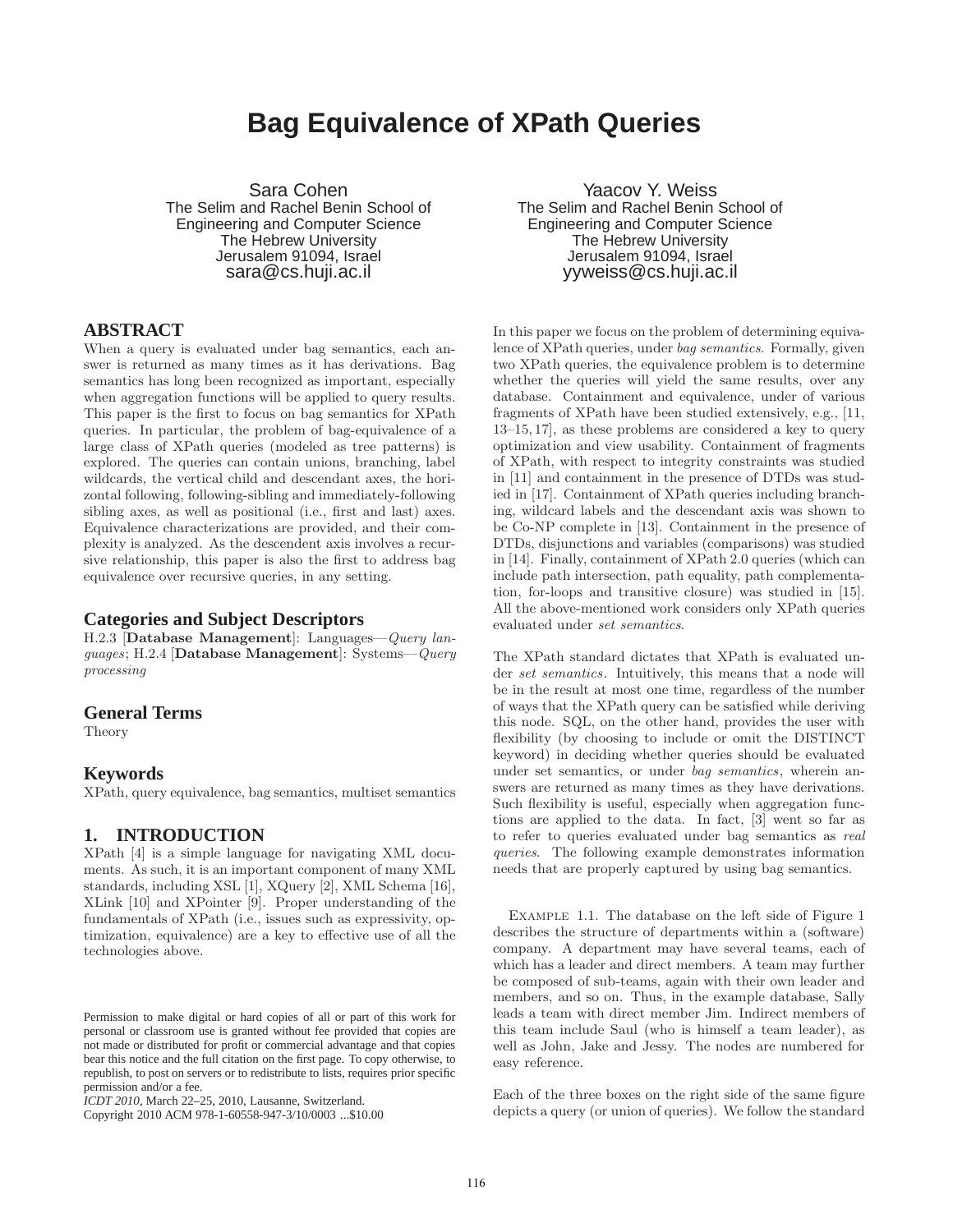

Figure 1: Database and queries. Ovals indicate output nodes.

convention of depicting queries as tree patterns with single and double lines representing the child axis and descendant axis, respectively. The ovals indicate output nodes.

When evaluated under bag semantics, the bag union of the queries in the top box, i.e.,  $Q_1$  and  $Q_2$ , will return each department, as many times as it has leaders and members, i.e., the result can be used to count the number of employees per department. The query  $Q_3$  in the middle box returns each leader as many times as the number of (direct and indirect) members within his team. The bottom query  $Q_4$ returns each member, as many times as the number of teams in which the member (directly or indirectly) belongs.  $\Box$ 

Equivalence of non-recursive Datalog queries under bag semantics has been studied rather extensively [3,5–7,12] (sometimes in the context of count-queries). However, these results do not carry over to XPath queries, for several reasons. First, XPath queries are evaluated over databases that must have tree form, whereas Datalog queries are evaluated over arbitrary databases. Second, XPath uses axes, such as descendant, that are inherently recursive. No previous work has studied bag equivalence of recursive Datalog queries. Third, bag and bag-set semantics coincide for XPath queries (as each node has a unique identity in the XML data model), but not for Datalog queries—making the setting quite different. This paper is the first to study equivalence of XPath queries under bag semantics. We note that due to the wellknown correspondence between bag semantics and queries with the aggregation function count [6], the results in this paper imply equivalence characterizations for XPath counting queries.

The main contribution of this paper is a complete charac-

terization of bag equivalence of XPath queries, written as tree patterns. We consider queries that can contain multiple output nodes, unions, branching, label wildcards, the vertical child and descendant axes, the horizontal following, following-sibling and immediately-following sibling axes, as well as positional axes (first and last). The complexity of equivalence is also analyzed. As the descendant axis involves a recursive relationship, this paper is the first to address bag equivalence over recursive queries, in any setting.

This paper is structured as follows. Section 2 defines the notion of a database, a query and bag semantics for evaluation. To make the presentation clearer, we start by considering only one horizontal axis. Section 3 reduces the equivalence problem to that of equivalence of *completely ordered* sets of queries, and Section 4 provides our equivalence characterization. In Section 5 we show how to extend our results to a richer setting, including different types of horizontal axes. Section 6 concludes.

# **2. DEFINITIONS**

#### **2.1 Databases**

Let  $\Sigma$  be an infinite set of symbols  $A, B, C, \ldots$ , called *labels*. A *database*  $D = (V, E, r, \prec, \lambda)$  is a labeled, ordered, directed, rooted tree, where  $(1)$  V is the set of nodes,  $(2)$  E is the set of edges, (3)  $r \in V$  is the *root* node, (4)  $\prec$  is a complete ordering over sibling nodes *and* (5)  $\lambda : V \to \Sigma$  associates each node a with a label  $\lambda(a)$ . For sibling nodes a, b, we write  $a \prec b$  if a precedes b.

We say that a is an *ancestor* of b if there is a directed path from a to b in D. We say that a is a *non-strict ancestor* of b if a is an ancestor of b or  $a = b$ . We will also say that b is a *non-strict descendant* of a. We say that b c*-follows* a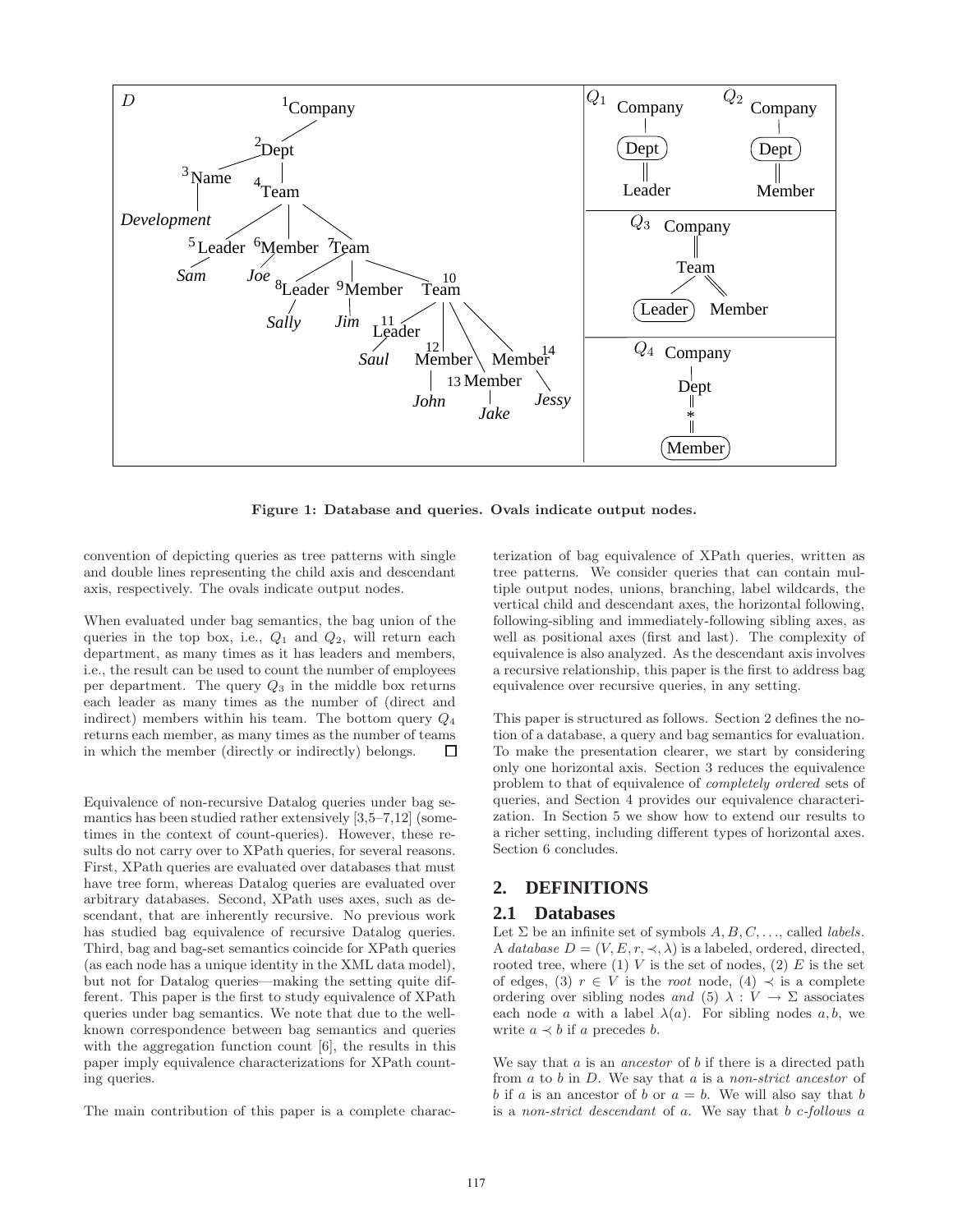if a depth-first traversal of  $D$  starting at  $c$  reaches  $a$ , then returns to  $c$ , and then reaches  $b$ . Formally,  $b$   $c$ -follows  $a$  if there are children  $a'$  and  $b'$  of c such that (1)  $a'$  is a nonstrict ancestor of  $a$ ,  $(2)$   $b'$  is a non-strict ancestor of  $b$  and (3)  $a' \prec b'$ .

For example, consider the database in Figure 1. Assume that the ordering  $\prec$  is defined in the left-to-right order in which nodes appear. Then, Node 7 is an ancestor of Node 9 and a non-strict ancestor of Nodes 7 and 9. Node 12 7 follows Node 8, as does Node 10. However, Node 12 does not 7-follow Node 11.

# **2.2 Query Syntax**

We formally define a query as follows.<sup>1</sup>

DEFINITION 2.1 (QUERY). *A* query  $Q = (V, E, r, \prec, \lambda, \bar{o})$ *is defined similarly to a database, with four adaptations:*

- *the set of edges* E *is a disjoint union of two sets* E/ *and* E//*, called* child *and* descendant edges*, respectively;*
- $\lambda$  *is a function*  $V \to \Sigma \cup \{*\}$ *, where*  $*$  *is a special symbol not appearing in* Σ*, called the* wildcard symbol*;*
- $\bullet \prec$  *is a* partial *ordering among sibling nodes in V, i.e., there may be sibling nodes* v, w *for which neither*  $v \prec w$ *nor*  $w \prec v$ .
- $\bar{o}$  *is a sequence of nodes from V, called the* output nodes*.*

To make the presentation clear, we use lowercase letters from the beginning of the alphabet  $a, b, c, \ldots$  to denote database nodes, lowercase letters from the end of the alphabet  $u, v, w, \ldots$ to denote query nodes and capital letters from the beginning of the alphabet  $A, B, C, \ldots$  to denote symbols from  $\Sigma$ .

If  $\prec$  implies a contradiction, then  $Q$  is *inconsistent*. Unless otherwise stated, we assume that all queries are consistent in this paper. If  $\prec$  is a complete ordering of sibling nodes, Q is a *completely ordered query*. If  $\prec$  is empty, then Q is a *orderless query*. We use Q to denote a *multiset* of queries. If all the queries in  $\mathcal{Q}$  are completely ordered (resp. orderless), then we say that  $\mathcal{Q}$  is completely ordered (resp. orderless).

# **2.3 Query Semantics**

In this paper, we evaluate queries over databases under *bag semantics*. In other words, a tuple of nodes may appear multiple times in the output, depending on the number of matchings achieving this tuple. A formal definition follows.

DEFINITION 2.2 (MATCHING). Let  $D = (V_D, E_D, r_D, \prec_D)$  $(\lambda_D)$  *be a database and*  $Q = (V_Q, E / \cup E_{\#}, r_Q, \prec_Q, \lambda_Q, \bar{o})$  *be a query.* A mapping  $\mu: V_Q \to V_D$  *is a* matching *of* Q *to* D *if all the following conditions hold:*

• edge consistency:  $\forall (v, w) \in E_j$ ,  $(\mu v, \mu w) \in E_D$  and  $∀(v, w) ∈ E<sub>µ</sub>$ *, the node µv is an ancestor of µw in D;* 

- root consistency:  $\mu r_Q = r_D$ ;
- label consistency:  $\forall v \in V_Q$ , either  $\lambda_Q(v) = * \text{ or } \lambda_Q(v) =$  $\lambda_D(\mu v)$ ;
- order consistency: ∀v, w ∈ VQ*, if* v, w *are sibling nodes with parent u and*  $v \prec_Q w$ *, then*  $\mu w$   $\mu u$ *-follows*  $\mu v$ *, i.e.*, *there exist children* a and b of  $\mu u$  *in*  $V_D$  *such that* 
	- *1.* a *is a non-strict ancestor of*  $\mu v$ ,
	- *2.* b *is a non-strict ancestor of* µw and
	- $3. a \prec_D b$ .

Note that if  $Q$  is completely ordered, then  $\mu$  must be injective. We use  $\mathcal{M}(Q, D)$  to denote the set of all matchings from Q to D.

REMARK 2.3. Our semantics for  $\prec$  differs slightly from the standard semantics of the XPath following axis. In particular, given query node  $u$  with children  $v$  and  $w$  such that  $v \prec w$ , we require  $\mu v$  and  $\mu w$  be non-strict descendants of *distinct children*  $\alpha$  and  $\beta$  of  $\mu\alpha$ . The standard meaning of the following axis would only require  $\mu v$  and  $\mu w$  to have a common ancestor that is a *descendant* of  $\mu u$ , and differs from  $\mu v$ .

Our semantics for  $\prec$  allows the equivalence characterization to be presented in a clear fashion. It is easy to express the semantics of the XPath following axis (as well as followingsibling) using the  $\prec$  primitive. Details appear in Section 5.  $\Box$ 

The *result* of applying Q to D, is the *multiset* of tuples

$$
Q(D) := \{ \mu(\bar{o}) \mid \mu \in \mathcal{M}(Q, D) \},
$$

where  $\{\}\}$  is used to denote a multiset. The result of applying a multiset of queries  $Q$  to  $D$ , is simply the bag-union of the results of applying all queries  $Q \in \mathcal{Q}$  to D, i.e.,

$$
\mathcal{Q}(D) := \biguplus_{Q \in \mathcal{Q}} Q(D).
$$

EXAMPLE 2.4. Consider the database  $D$  in Figure 1. There are three matchings of  $Q_1$  to  $D$ , all of which map Company to Node 1, and Dept to Node 2. These matchings map Leader to Nodes 5, 8 and 11. Similarly, there are five matchings of  $Q_2$  to D, all of which agree with  $Q_1$  on Company and Dept, but map Member to one of five different nodes. Thus,  ${Q_1, Q_2}(D)$  contains Node 2 a total of 8 times, i.e., can be used to count the number of employees per department.

Now consider  $Q_3$ . For each Leader node in D, there is a single way to map Team, and multiple ways to map Member (exactly as many as there are Member descendant nodes for the Team). Thus,  $Q_3(D)$  contains Nodes 5, 8 and 11 a total of 5, 4 and 3 times, respectively. It is then easy to see that  $Q_3$  returns the each leader exactly as many times as the number of (direct or indirect) members of his team.

Finally, consider  $Q_4$ . For each Member node in  $D$ , there is a matching of  $Q_4$  to the database that maps the node labeled

<sup>&</sup>lt;sup>1</sup>The query language is enriched in Section 5.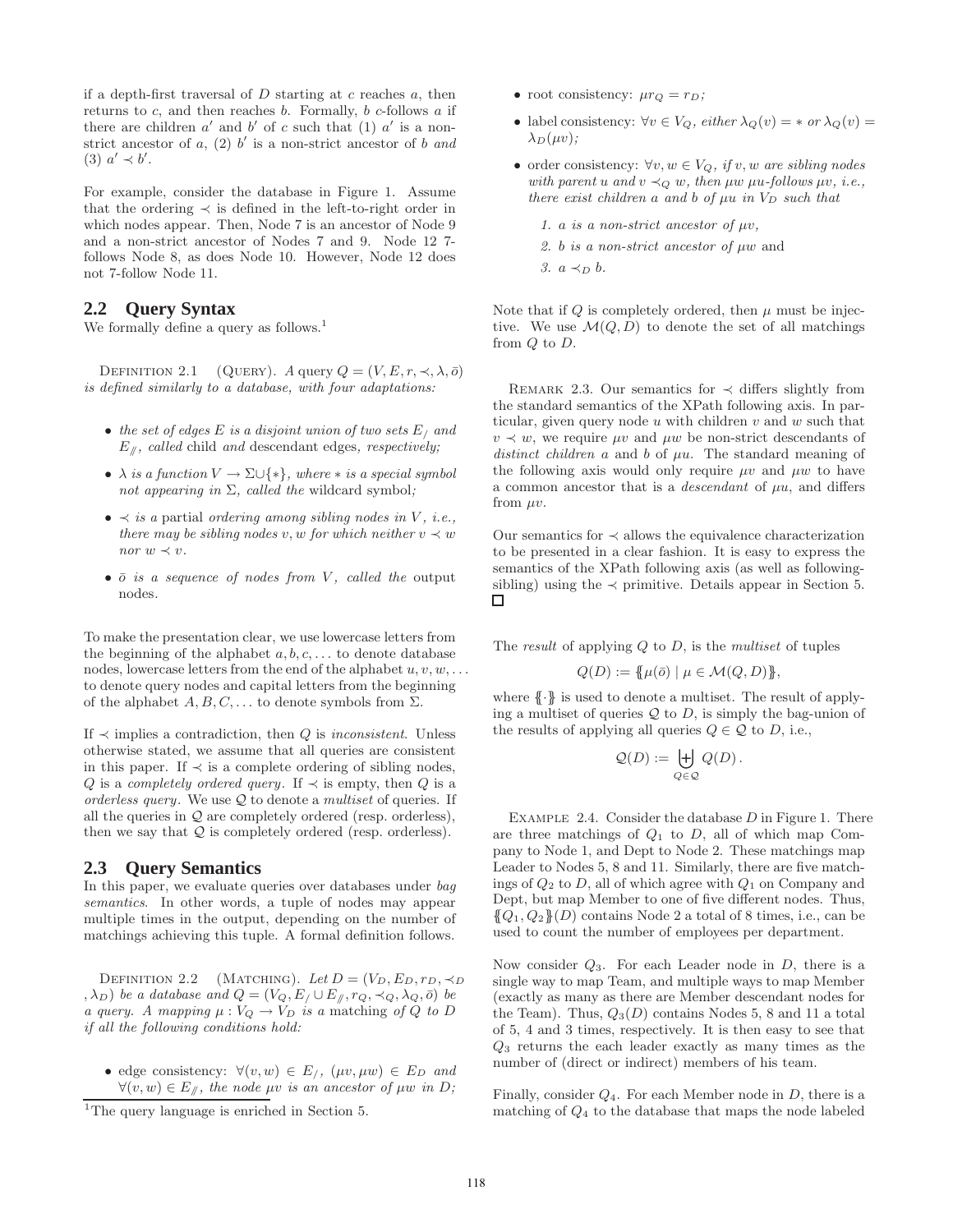

Figure 2: Query Q and  $\{v, w\}$ -expansion  $Exp_{\{v, w\}}(Q) = \{Q_1, \ldots, Q_7\}.$ 

∗ to each of the ancestors of the member node (other than Company and Dept). Therefore, each Member node will be returned exactly as many times as the number of teams to which the member (directly or indirectly) belongs.  $\square$ which the member (directly or indirectly) belongs.

#### **2.4 Problems of Interest**

We say that the multisets of queries  $Q$  and  $Q'$  are *equivalent*, written  $\mathcal{Q} \equiv \mathcal{Q}'$ , if, for all databases D, it holds that  $\mathcal{Q}(D) =$  $\mathcal{Q}'(D)$ . Similarly,  $\mathcal{Q}$  is contained in  $\mathcal{Q}'$ , written  $\mathcal{Q} \subseteq \mathcal{Q}'$ , if, for all databases  $D$ , it holds that  $\mathcal{Q}(D)$  is a subbag of Q ′ (D). The *bag-equivalence problem* (or simply *equivalence problem*, for short) is to determine whether two multisets of queries are equivalent. The *containment problem* is defined similarly.

In this paper we focus on the equivalence problem, and provide a complete characterization of equivalence. Limited results are presented on the containment problem (see Section 6 for discussion of the elusiveness of this problem).

# **3. REDUCTION TO COMPLETELY ORDERED QUERIES**

In this section we reduce the general problem of equivalence of multisets of queries to that of equivalence of multisets of completely ordered queries. Formally, we show that for any query Q there exists a multiset of completely-ordered queries  $Q$  that is equivalent to  $Q$ . Note that care must be taken to ensure that  $Q$  not only returns the same results as Q, but also with the same multiplicities. The key concept used in finding Q is that of an *expansion*, defined next.

Let  $Q = (V, E, r, \prec, \lambda, \bar{o})$  be a query. We say that a pair of nodes v, w are *order-unknown sibling nodes* if *(1)* v and w are siblings and (2) neither  $v \prec w$  nor  $w \prec v$  follows from  $\prec$ . If v, w are order-unknown sibling nodes, then the  $\{v, w\}$ -expansion of Q is the multiset of queries  $Exp_{\{v,w\}}(Q)$ containing the following queries:

- Directly Adding Order:  $Exp_{\{v,w\}}(Q)$  contains the queries  $Q_1$  and  $Q_2$ , which are derived by adding  $v \prec w$ and  $w \prec v$ , respectively, to  $Q$ ;
- Uniting Nodes: If  $\lambda(v) = \lambda(w)$ ,  $\lambda(v) = *$  or  $\lambda(w) =$  $*$ , then  $Exp_{\{v,w\}}(Q)$  contains the query  $Q_3$ , which is derived by
	- 1. removing  $v$  and  $w$  from  $V$ , and adding the node  $\{v, w\}$ , instead;
	- 2. giving  $\{v, w\}$  the label  $\lambda(v)$ , if  $\lambda(v) \neq *$ , and  $\lambda(w)$ otherwise;
	- 3. replacing every occurrence of v and w in  $E_{\parallel}$ ,  $E_{\parallel}$ ,  $\prec$ ,  $\bar{\sigma}$  with  $\{v, w\};$
	- 4. if  $(u, \{v, w\})$  is now in both  $E_{\ell}$  and  $E_{\ell}$ , then removing  $(u, \{v, w\})$  from  $E_{\#}$ .

In other words, nodes  $v, w$  are *united* in  $Q_3$ <sup>2</sup>.

• Demoting a Node: If  $(u, v) \in E_{\mathcal{J}}$ , then  $Exp_{\{v, w\}}(Q)$ contains the query  $Q_4$ , which is derived by (1) removing  $(u, v)$  from  $E_{\parallel}$ , (2) adding  $(w, v)$  to  $E_{\parallel}$ , and (3) replacing all occurrences of v in  $\prec$  with w. In other words, in Q4, the node v is *demoted* to become a child of w.

Similarly, if  $(u, w) \in E_{\mathcal{N}}$ , then  $Exp_{\{v,w\}}(Q)$  contains the query  $Q_5$ , which is created symmetrically, by demoting  $w$  to become a child of  $v$ .

- Lowering Both Nodes: If  $(u, v) \in E_{\mathcal{N}}$  and  $(u, w) \in E_{\mathcal{N}}$  $E_{\parallel}$ , then  $Exp_{\lbrace v,w \rbrace}(Q)$  contains the query  $Q_6$ , which is derived by
	- 1. creating a new node y with  $\lambda(y) = *;$
	- 2. replacing all occurrences of v and w in  $\prec$  with y
	- 3. adding edges  $(u, y)$ ,  $(y, v)$  and  $(y, w)$  to  $E_{\#}$ ;

<sup>&</sup>lt;sup>2</sup>Due to the symmetrical nature of  $Q_3$ , we do not need to create an additional query with the roles of  $v$  and  $w$  reversed.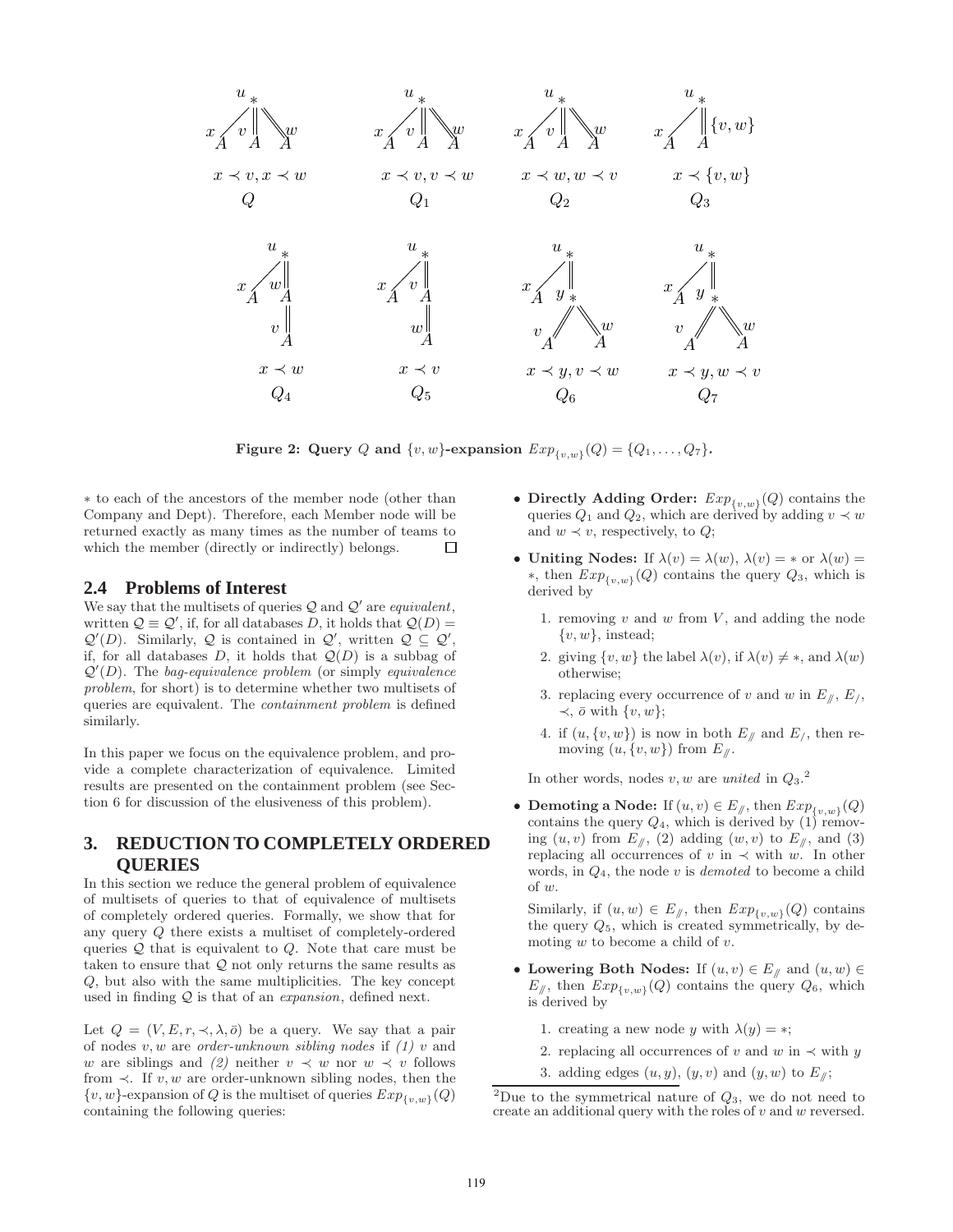

Figure 3: Query Q and complete expansion  $Exp(Q) = \{Q_1, \ldots, Q_8\}.$ 

- 4. removing edges  $(u, v)$  and  $(u, w)$  from  $E_{\ell}$ ;
- 5. adding  $v \prec w$  to  $\prec$ .

In other words, in  $Q_6$ , the nodes  $v, w$  are lowered below a new node y.

Similarly,  $Exp_{\{v,w\}}(Q)$  contains the query  $Q_7$ , created in the same fashion as  $Q_6$ , except in the final step  $w \prec v$  is added to  $\prec$ .

EXAMPLE 3.1. To demonstrate, consider the query  $Q$  in Figure 2. The multiset  $Exp_{\{v,w\}}(Q)$  contains exactly the queries  $Q_1, \ldots, Q_7$ . Note that if  $\dot{Q}$  were of a different form, then  $Exp_{\{v,w\}}(Q)$  might contain less queries. For example, if the incoming edge of  $v$  was not a descendant edge, then  $Exp_{\{v,w\}}(Q)$  would not contain  $Q_4$ ,  $Q_6$  or  $Q_7$ . □

Remark 3.2. In Figure 2, as in many of the upcoming figures, we do not explicitly note the output nodes. The reader may assume that  $Q$  (and hence,  $Q_1, \ldots, Q_7$ ) is *Boolean*, i.e., returns the empty sequence over a database D with the multiplicity of the number of matchings of  $Q$  over D. We choose to present Boolean queries in our examples, □ to reduce clutter.

There may be queries in  $Exp_{\{v,w\}}(Q)$  that are *isomorphic*.

DEFINITION 3.3 (ISOMORPHIC).  $Queries Q_1 = (V_1, E_{1,1})$  $E_{\nparallel_1}, r_1, \prec_1, \lambda_1, \bar{o}_1)$  and  $Q_2 = (V_2, E_{\nparallel_2}, V_2, \prec_2, \lambda_2, \bar{o}_2)$ *are* isomorphic, denoted  $Q_1 \sim Q_2$ , if there exists a bijective *mapping*  $\varphi$  *from*  $V_1$  *to*  $V_2$  *such that* 

- $(v, w) \in E_{/1}$  *if and only if*  $(\varphi v, \varphi w) \in E_{/2}$ ;
- $(v, w) \in E_{\mathcal{N}_1}$  *if and only if*  $(\varphi v, \varphi w) \in E_{\mathcal{N}_2}$ *;*
- $\varphi r_1 = r_2$ ;
- $v \prec_1 w$  *holds if and only if*  $\varphi v \prec_2 \varphi w$  *holds;*
- *for all* v,  $\lambda_1(v) = \lambda_2(\varphi v)$ ;
- $\varphi \bar{\omicron}_1 = \bar{\omicron}_2$ .

For example, in Figure 2, there are three pairs of isomorphic queries, namely,  $Q_1 \sim Q_2$ ,  $Q_4 \sim Q_5$  and  $Q_6 \sim Q_7$ .

We now show the main property of a  $\{v, w\}$ -expansion.

Lemma 3.4. *Let* Q *be a query and* v, w *be order-unknown sibling nodes.* Then,  $Q \equiv Exp_{\{v,w\}}(Q)$ .

A pair u, v of sibling nodes are at *level* n if u and v each have *n* ancestors. We say that *u*, *v* are a *lowest level* pair of order-unknown sibling nodes, or *llou sibling nodes* for short, if  $u, v$  are order-unknown sibling nodes and there is no pair of order-unknown sibling nodes with a lower level (i.e., closer to the root) than  $u, v$ . Note that there may be several lowest-level pairs of order-unknown sibling nodes. A *complete expansion* of a multiset of queries  $Q$ , denoted  $Exp(Q)$ , is derived by the following process: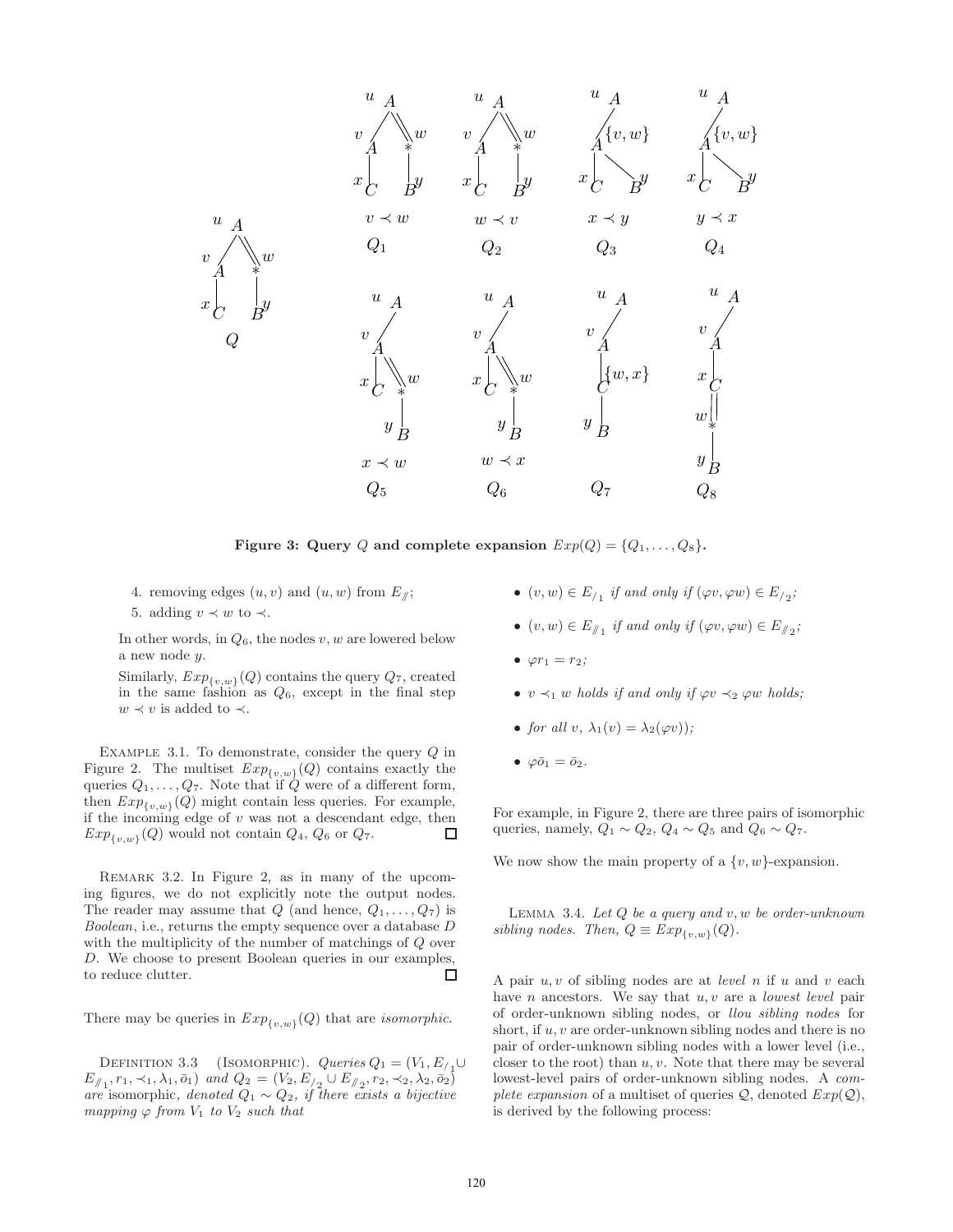# Computing a Complete Expansion

The following theorem states that the process of computing a complete expansion terminates (i.e.,  $Exp(Q)$ ) will be finite) and, moreover, that each query in  $Exp(Q)$  is at most twice as large as Q. Of course, *E*xp(Q) can contain an exponential number of queries. Finally, note that termination is not obvious, as the process of computing a complete expansion introduces new node, which must be considered in later stages of computing a complete ordering.

Theorem 3.5. *Let* Q *be a query. Then, a complete expansion E*xp(Q) *is of finite size. Moreover, each query in E*xp(Q) *is at most twice as large as* Q*.*

We now conclude the main result of this section.

Corollary 3.6. *Let* Q *be a multiset of queries. Then, E*xp(Q) *is a finite completely ordered multiset of queries, such that*  $Q \equiv Exp(Q)$ *.* 

Example 3.7. Consider first query Q in Figure 2. All queries in  $\{Q_1, \ldots, Q_7\}$  are completely ordered, and thus,  $Exp(Q) = \{Q_1, \ldots, Q_7\}.$  Note that a complete expansion was derived by a single step of the expanding process.

A more sophisticated example appears in Figure 3. Consider the query  $Q$  in this figure. It is possible to show that  $Exp(Q) = \{Q_1, \ldots, Q_8\}$ . Note that these queries are derived by repeatedly choosing pairs of order-unknown sibling nodes, and computing the expansion for these pairs. (The numbering of the queries  $Q_1$  through  $Q_8$  is only provided for convenience and does not correspond with the numbering provided in the definition of a  $\{v, w\}$ -expansion.) By Corollary 3.6, it follows that  $Q \equiv \{Q_1, \ldots, Q_8\}.$  $\Box$ 

# **4. CHARACTERIZING EQUIVALENCE**

In this section, we study equivalence of multisets of *completely ordered queries*. Therefore, unless explicitly stated otherwise, we will assume that all queries are completely ordered. By Corollary 3.6, equivalence of general multisets of queries can be reduced to equivalence of multisets of completely ordered queries.

We start by introducing the notion of a core of a query, which captures the essence of a query (Section 4.1). Next, we consider several cases in which multisets of queries appear different, yet are equivalent (Section 4.2). Then, we introduce the notion of a canonical database, which will be used in the proof of our equivalence characterization (Section 4.3). Finally, we present and prove a sufficient and necessary property for equivalence (Section 4.4).



Figure 4: Query  $Q$ , and its core  $\hat{Q}$ . The core of  $Q'$ is isomorphic to  $\hat{Q}$ . In  $Q$  and  $Q'$ , core nodes are underlined.

### **4.1 Core Nodes and Queries**

In this section we define *cores of queries*. Intuitively, a core of a query Q captures the "essence" of Q while abstracting away (removing) paths of wildcard labeled nodes. To formalize this idea, we start by defining *core nodes*.

DEFINITION 4.1 (CORE NODE). Let  $Q = (V, E, r, \prec, \lambda, \bar{o})$ *be a completely ordered query. We say that a node*  $v \in V$  *is a* core node *if at least one of the following conditions hold:*

- *1. v is the root, i.e.,*  $v = r$ ;
- 2.  $\lambda(v) \neq *$ ;
- *3.* v *has more than one child;*
- $4. v$  *is an output node, i.e., appears in*  $\overline{o}$ *;*
- *5.* v *is a leaf node.*

We use  $\hat{V}$  to denote the set of core nodes in V.

Observe that a node v is *not a core node* only if v is an intermediate node of Q (not the root or leaf), is labeled with a wildcard, has a single child and is not an output node.

Consider a path in Q of the form  $p = u, z_1, \ldots, z_n, v$  where  $u, v \in \hat{V}$ , and  $z_i \notin \hat{V}$ , for all i. We call p a *core path*,  $u, v$ *core endpoints* (as they are at either ends of a core path) and  $z_1, \ldots, z_n$  *intermediate nodes*. In particular, in a core path all intermediate nodes  $z_i$  have a single child and are labeled with ∗. The notion of a core path will be central to many of the results in this section.

We use  $Q_{\Downarrow(u,v)}$  to denote the query derived by *collapsing* the path from u to v, i.e.,  $Q_{\Downarrow(u,v)}$  is derived from Q by:

- removing all nodes  $z_1, \ldots, z_n$ ;
- adding a descendant edge  $(u, v);$ <sup>3</sup>

While  $\exists Q \in \mathcal{Q}$  that is not completely ordered,

<sup>•</sup> choose a pair of llou sibling nodes  $v, w$ , and

<sup>•</sup> replace Q with  $Exp_{\{v,w\}}(Q)$  in  $Q$ .

<sup>&</sup>lt;sup>3</sup>For the special case that  $n = 0$ , i.e., there are no intermediate nodes, and  $(u, v)$  is a child edge, it is replaced with a descendant edge.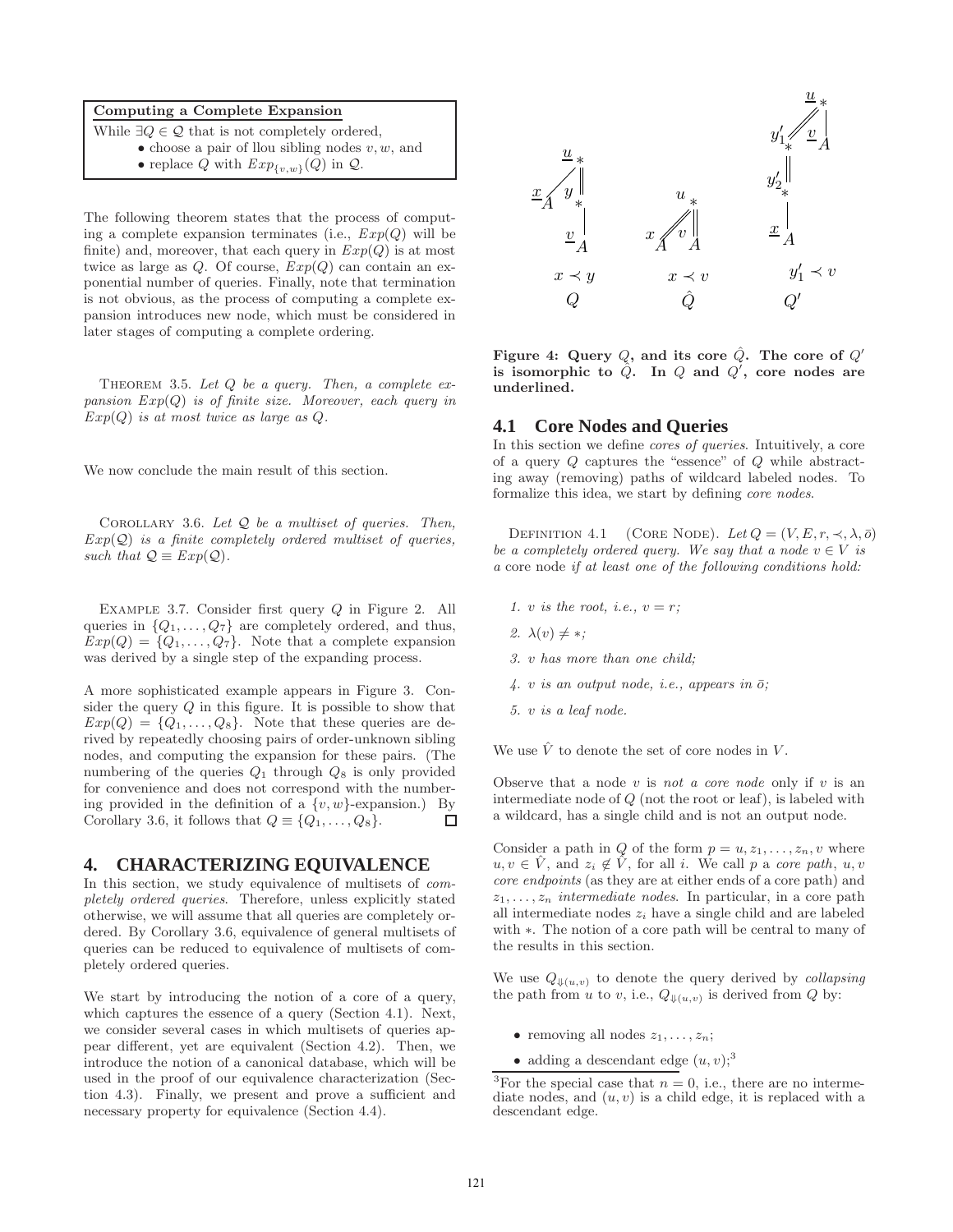• replacing any occurrence of  $z_1$  in  $\prec$  by v (i.e., v inherits all sibling orderings of  $z_1$ ).

Obviously, the query  $Q_{\Downarrow(u,v)}$  is completely ordered, if Q is completely ordered. The *core query* of  $Q$ , denoted  $\tilde{Q}$  is the query derived by collapsing all core paths of Q.

To demonstrate the notion of a core query, consider the query  $Q$  and its core  $Q$  in Figure 4. The core nodes are underlined. Note that the node y does not appear in  $\hat{Q}$ , as y is not a core node. Note also that  $x \prec v$  in  $\hat{Q}$ , as  $x \prec y$  in  $Q$ .

Different queries may have isomorphic cores. Formally, we say that  $\hat{Q}$  and  $Q'$  are *core isomorphic*, if  $\hat{Q}$  is isomorphic to  $\hat{Q}'$ . Suppose that Q and Q' are completely-ordered, coreisomorphic queries. The queries  $\hat{Q}$  and  $\hat{Q}'$  are also completely ordered. Therefore, there is a single isomorphism  $\varphi$ from  $\hat{Q}$  to  $\hat{Q}'$ . By abuse of notation, we will consistently use the same letters to denote a core node  $v$  in  $Q$  and its (single) corresponding node  $\varphi v$  in  $Q'$ . Thus, e.g., if  $u, \ldots, v$ is a core path in  $Q$ , then  $u, \ldots, v$  will be a core path in  $Q'$ with corresponding endpoints. (Note, of course, that the intermediate nodes in the core path will differ.)

Now, consider query  $Q'$  in Figure 4. Once again, the core nodes have been underlined. Observe that we have used the same letters to denote corresponding core nodes in  $Q'$  and in  $Q$ , as  $\hat{Q} \sim \hat{Q}'$ . Using this notational convention,  $\hat{Q}$  and  $\hat{Q}'$  are actually identical (and are exactly the query in the center of Figure 4).

### **4.2 Different, Yet Equivalent, Queries**

We extend the notion of isomorphic queries, presented earlier, to multisets of queries. Formally, we say that two multisets of queries  $\mathcal{Q}$  and  $\mathcal{Q}'$  are *isomorphic*, written  $\mathcal{Q} \sim \mathcal{Q}'$ if (1)  $|Q| = |Q'|$  and (2) there is a bijection  $\pi$  from Q to Q' such that

$$
\forall Q \in \mathcal{Q}(Q \sim \pi(Q)).
$$

Obviously, if  $\mathcal{Q} \sim \mathcal{Q}'$ , then  $\mathcal{Q} \equiv \mathcal{Q}'$ . Unfortunately, the converse does not hold. In this part we explore two simple cases where multisets of non-isomorphic queries are indeed equivalent. Later on we will show that, essentially, these are the only cases in which non-isomorphic queries can be equivalent.

#### *4.2.1 Flipping Edges Types*

Let Q be a query. Let  $u, z_1, \ldots, z_n, v$  be a core path in Q. We say that a node  $z_i$  on this path is *flippable* if the single incoming and outgoing edges of  $z<sub>i</sub>$  are of different types (i.e., one is a child edge and one is a descendant edge). We say that  $Q'$  is the  $z_i$ -flip of  $Q$ , if  $Q'$  is derived from  $Q$ by switching the types of the incoming and outgoing edges of  $z_i$  (e.g., if  $(z_{i-1}, z_i) \in E_{\mathcal{N}}$  and  $(z_i, z_{i+1}) \in E_{\mathcal{N}}$  in  $Q$ , then  $(z_{i-1}, z_i) \in E'_{\!/}$  and  $(z_i, z_{i+1}) \in E'_{\!/}$  in  $Q'$ ).

To demonstrate, consider queries  $Q$  and  $Q'$  from Figure 5. It is easy to see that  $Q'$  is the y-flip of Q. Next we will show that this implies that  $Q \equiv Q'$ .



Figure 5: Queries Q and  $Q'$ , such that  $Q'$  is the y-flip  $of O.$ 

Proposition 4.2. *Let* Q *be a query, and* z *be a flippable intermediate node on a core path. Let*  $Q'$  *be the z-flip of*  $Q$ *. Then,*  $\hat{Q} \sim \hat{Q}'$  *and*  $Q \equiv Q'$ *.* 

We say that queries  $Q$  and  $Q'$  are  $flip$  isomorphic, denoted  $Q \sim^f Q'$ , if

- $\hat{Q}$  is isomorphic to  $\hat{Q}'$ ;
- for all  $(u, v)$  in  $\hat{Q}$ , the path from u to v in Q has the same number of child edges and the same number of descendant edges, as the path from u to v in  $Q'$ .<sup>4</sup>

To understand the intuition behind this notion, it is easy to see that if  $Q \sim^f Q'$ , then there is a series of flips that, starting from  $Q$ , derives a query that is isomorphic to  $Q'$ . We extend the notion of flip isomorphic to multisets of queries in the natural way, i.e.,  $Q \sim^f Q'$  if there is a bijection  $\pi$ from Q to Q' such that for all  $Q \in \mathcal{Q}$ , we have  $Q \sim^f \pi(Q)$ .

Corollary 4.3 follows from Proposition 4.2.

COROLLARY 4.3. Let  $Q$  and  $Q'$  be multisets of queries. If  $\mathcal{Q} \sim^f \mathcal{Q}'$ , then  $\mathcal{Q} \equiv \mathcal{Q}'$ .

#### *4.2.2 Edge Unrolling*

We now consider a second case where non-isomorphic queries can be equivalent. Let  $Q = (V, E/\cup E_{\#}, r, \prec, \lambda, \bar{o})$  be a query. Let  $(u, v)$  be an edge in  $E_{\ell}$ . The  $(u, v)$ -unrolling of Q is the set of queries  $\{Q_1, Q_2\}$  derived as follows:

- $Q_1$  is simply the query  $Q$ , with the edge  $(u, v)$  removed from  $E_{\ell}$  and added to  $E_{\ell}$ .
- $Q_2$  is the query derived by (1) adding a node z with  $\lambda(z) = *$ , (2) replacing all occurrences of v in  $\prec$  with z and (3) removing edge  $(u, v)$  from  $E_{\ell}$  and adding edges  $(u, z)$  to  $E_{\ell}$  and  $(z, v)$  to  $E_{\ell}$ . In other words, the node  $v$  is demoted to be below the new node  $z$ .

Note that if Q is completely ordered, then so is  $\{Q_1, Q_2\}$ .

<sup>4</sup>Note that we are following the convention stated earlier that uses the same node names to denote corresponding nodes in queries with isomorphic cores.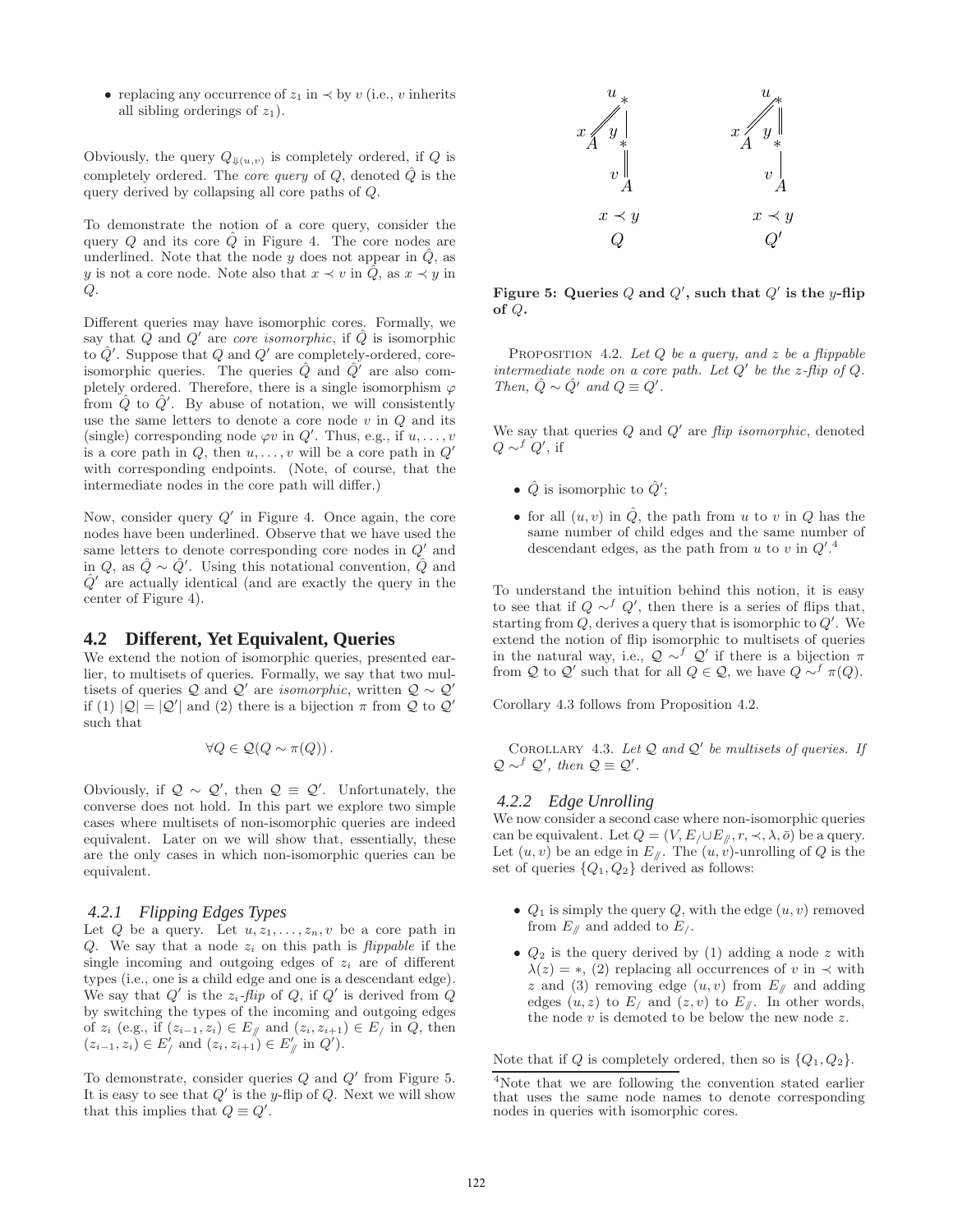

Figure 6: Queries  $\{Q_1, Q_2\}$  are the  $(u, v)$ -unrolling of  $Q_{\bullet}$ 

EXAMPLE 4.4. To demonstrate, observe that  $\{Q_1, Q_2\}$  in Figure 6 is the  $(u, v)$ -unrolling of  $Q$  (in the same Figure). This figure demonstrates a single unrolling of an edge in Q. Obviously, it is possible to continue unrolling edges in  $Q_1$  $\Box$ and Q2, and creating additional queries.

Intuitively,  $Q_1$  captures matchings  $\mu$  for which  $\mu(v)$  is a child of  $\mu(u)$  and  $Q_2$  captures matchings  $\mu'$  for which  $\mu'(v)$ is a descendant, but not a child, of  $\mu'(u)$ . Therefore, the following property is immediate.

PROPOSITION 4.5. Let  $Q$  be a query, and  $(u, v)$  be a de*scendant edge in* Q*. Then, the* (u, v)*-unrolling of* Q *is equivalent to* Q*.*

Let  $Q$  be a query and  $k$  be a positive integer. We say that Q is k*-unrolled* if, for each core path p in Q, one of the following conditions holds

- p contains only child-edges *or*
- $p$  contains at least  $k$  edges.

Similarly, we say that a multiset of queries  $\mathcal Q$  is k-unrolled, if every query in  $\mathcal Q$  is k-unrolled. Given a multiset of queries  $Q$ , the definition of a  $(u, v)$ -unrolling of a query immediately provides us with a method to create a multiset  $Unroll_k(Q)$ that is  $k$ -unrolled and is equivalent to  $Q$ . Actually, there may be many different ways to create k-unrolled multiset of queries equivalent to  $Q$ , as there may be several descendant edges on the path from  $u$  to  $v$  (which can be unrolled). To make  $Unroll_k(Q)$  unambiguous, we will assume that we always unroll the topmost descendant edge on the path.

We will write  $\mathcal{Q} \sim_k^f \mathcal{Q}'$  if the k-unrollings of  $\mathcal{Q}$  and  $\mathcal{Q}'$  are flip isomorphic, i.e., if  $Unroll_k(Q) \sim^f Unroll_k(Q')$ . Later, in Theorem 4.10, *we will prove that given multisets of completely ordered queries* Q *and* Q ′ *it is possible to determine a value* k *such that*  $Q \equiv Q'$  *if and only if*  $Q \sim_k^f Q'$ . To show this, we will need to consider databases of a specific form, called canonical databases, which are introduced in the next section.

EXAMPLE 4.6. In Figure 6, the set  $\{Q_1, Q_2\}$  is a 2-unrolling of  $Q$ , but is not a 3-unrolling of  $Q$  (e.g., since the paths from  $u$  to  $v$  and from  $u$  to  $x$  in  $Q_2$  contain descendant edges, but do not contain 3 edges). Observe also that  $Q \sim_k^f \{Q_1, Q_2\}$ for all  $k > 2$ .  $\Box$ 

#### **4.3 Canonical Databases**

A canonical database for a query Q is created out of its core  $\hat{Q}$ . Intuitively, a canonical database for  $Q$  is generated from  $\hat{Q}$  by replacing wildcards with a label, and replacing edges with chains of nodes. In other words, while  $\hat{Q}$  is derived from Q by collapsing core paths, a canonical database is created by "expanding" descendant edges of  $\hat{Q}$ .

Formally, let Q be a completely ordered query. Creating a canonical database out of Q involves three types of operations:

• Core Path Replacement: Let  $u, \ldots, v$  be a core path in Q. Let i be a non-negative integer. The i*length path replacement for* u, v is derived from Q by replacing the path  $u, \ldots, v$  with a path  $u, z'_1, \ldots, z'_i, v$ of child edges where  $z'_i$  are new nodes labeled  $*$ . In addition, if  $z$  is the first child of  $u$  on the core path before the replacement and  $z'$  is the first child of  $u$  on the core path after the replacement, then we replace every occurrence of  $z$  in  $\prec$  by  $z'$ .

If  $\theta$  is a function that maps each pair of core endpoints in Q to a non-negative integer, then the θ*-path replacement* of  $Q$ , denoted  $Q_{\theta}$  is derived by simply applying the  $\theta(u, v)$ *-length path replacement* for each core path  $u, \ldots, v$ . Note that core paths may be replaced by paths that are either longer or shorter.

- Wild Card Elimination: Let Z be an *unused* label.<sup>5</sup> The *wildcard eliminated* version of Q, denoted  $Q_{\ast \Rightarrow Z}$ , is derived by replacing all ∗ labels with the label Z.
- Descendant Edge Elimination: The *descendantedge eliminated* version of Q, denoted  $Q_{\ell} \rightarrow$  is derived by replacing all descendant edges with child edges.

Finally, let  $\theta$  be a mapping of all pairs of core endpoints in Q to nonnegative integers. The *canonical database* for θ and Q, denoted  $D_{\theta}^{Q}$  is defined as

$$
D_{\theta}^{Q} := ((Q_{\theta})_{\ast \Rightarrow Z})_{/\!\!/ \Rightarrow /}.
$$

In other words, to derive a canonical database for  $\theta$  and Q we simply apply all three of the above defined steps, in order. When Q is clear from the context we will drop the superscript and simply write  $D_{\theta}$ .

EXAMPLE 4.7. Consider the queries  $Q$ , its core  $\hat{Q}$  and query  $Q'$ , appearing in Figure 4. Figure 7 contains two canonical databases for  $Q$ , namely  $D_{\theta_1}$  and  $D_{\theta_2}$ . Due to our notational convention of using the same letters for corresponding core nodes in core-isomorphic queries, we can also view these databases as being canonical databases for  $Q'$ . Note that Q is not satisfiable over  $D_{\theta_1}$ , but is satisfiable over  $D_{\theta_2}$ . П

<sup>&</sup>lt;sup>5</sup>Since  $\Sigma$  is infinite, we may assume that there is some label Z not appearing in any queries.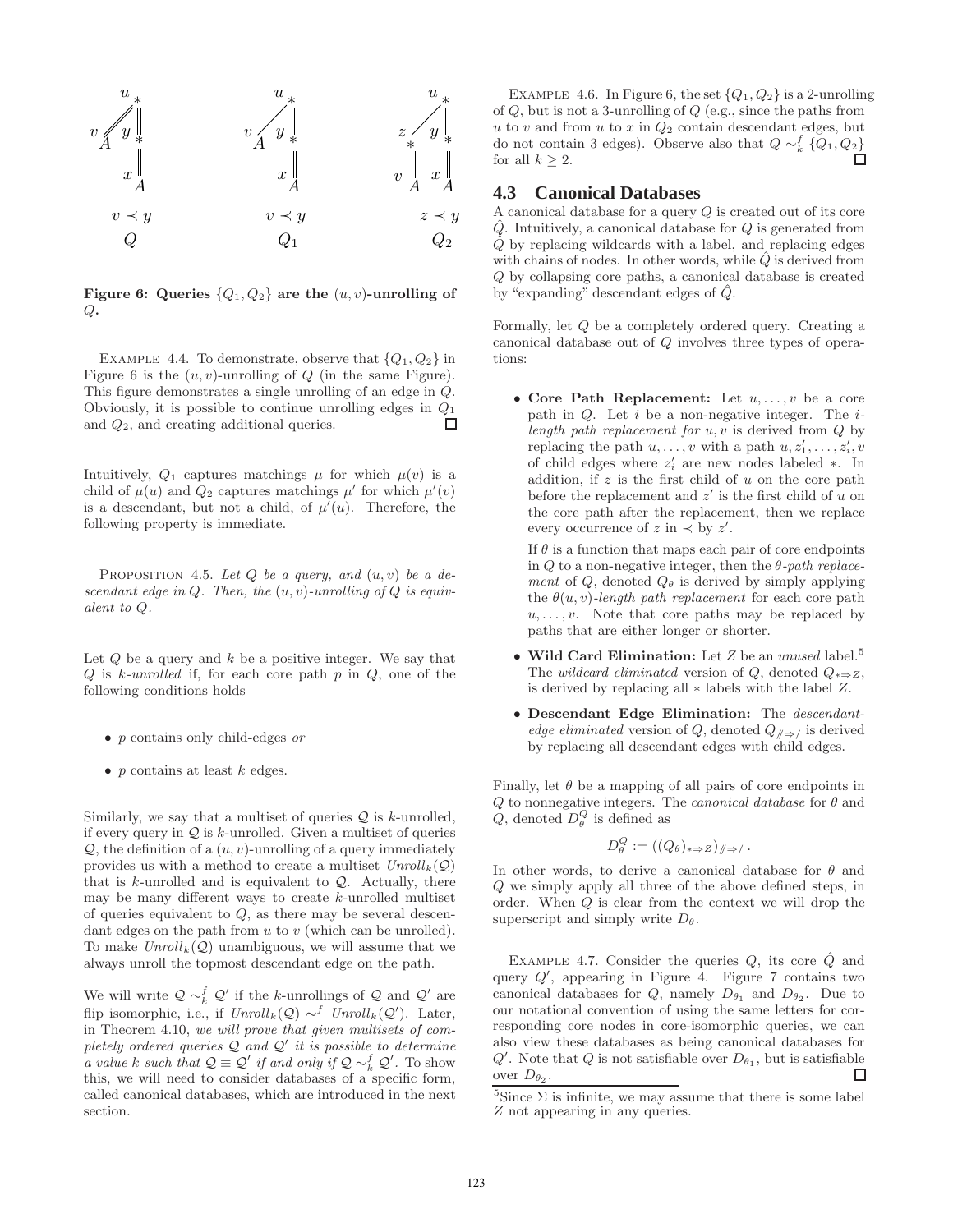

Figure 7: Canonical databases.

We continue with our notational abuse by using the same letters to denote core nodes and their corresponding database nodes (as in Figure 7). Recall that the series of output nodes  $\bar{o}$  in  $Q$  are all core nodes, and hence, appear in the database. We will have a particular interest in the series of database nodes  $\bar{o}$ . To distinguish these as nodes from the database (as opposed to their identically named corresponding query nodes), we will call this series of nodes the *target series* for  $D^Q_\theta$ .

We now establish which types of queries may return the target series when evaluated over  $D_{\theta}^{\overline{Q}}$ . In the following proposition, we use  $|V(Q)|$  to denote the number of nodes in Q and  $|V_{\neq *}(\mathcal{Q})|$  to denote the number of nodes in  $\mathcal Q$  that have a label that differs from ∗.

PROPOSITION 4.8. Let  $D_{\theta}^Q$  be a canonical database for  $\theta$ *and* Q*. Let* Q ′ *be a query with the same number of output nodes as* Q. If  $Q'(D_{\theta}^{\overline{Q}})$  *contains the target series, then one of the following conditions must hold:*

$$
\bullet \ |V(\hat{Q}')| < |V(\hat{Q})|;
$$

• 
$$
|V(\hat{Q}')| = |V(\hat{Q})|
$$
, but  $|V_{\neq *}(\hat{Q}')| < |V_{\neq *}(\hat{Q})|$ ;

• 
$$
\hat{Q} \sim \hat{Q}'
$$
.

We say that  $\theta$  is a *path respecting* mapping of core paths in Q to nonnegative integers, if for all pairs of core endpoints  $u, v$  in  $Q$ ,

- if the core path  $p = u, \ldots, v$  contains only child edges, then  $\theta(p)$  is the number of intermediate nodes of p;
- if the core path  $p = u, \ldots, v$  contains at least one descendant edge, then  $\theta(p)$  is greater-or-equal-to the number of intermediate nodes of p.

This is an important property, since if  $\theta$  is not path respecting for Q, then  $Q(D_{\theta}^{Q})$  will not contain the target series.

We now establish the number of times that a query Q will return the target series over a canonical database  $D_{\theta}^{\hat{Q}}$ . In particular, we will show that this number is a polynomial in the values that  $\theta$  assigns.

Let Q be a query and let  $\theta$  be a path respecting mapping. We analyze the number of times that Q will return the target series. Let  $u, v$  be core endpoints of Q. We use  $d_{u,v}$  and  $c_{u,v}$  to denote the number of descendant and child edges, respectively, on the path from  $u$  to  $v$ . We define

$$
b_{u,v} = \begin{cases} 1 & \text{if } d_{u,v} = 0 \\ \binom{\theta(u,v) - c_{u,v} + 1}{d_{u,v}} & \text{if } v \text{ is a leaf, } \lambda(v) = * \text{ and} \\ v \text{ is not in } \bar{o} \\ \binom{\theta(u,v) - c_{u,v}}{d_{u,v} - 1} & \text{otherwise} \end{cases}
$$

Proposition 4.9. *Let* Q *be a query and* θ *be a pathrespecting mapping. Let* E *be the set of all pairs of core endpoints in Q. Then, Q returns the target series over*  $D_{\theta}^{Q}$ *with multiplicity*

$$
\Phi(Q,\theta) = \prod_{(u,v)\in E} b_{u,v} . \tag{1}
$$

#### **4.4 Equivalence Characterization**

We use  $max_{cp}(Q)$  to denote the number of intermediate nodes on the longest core path in Q. Similarly, for a multiset of queries  $Q$ , we define

$$
max_{cp}(\mathcal{Q}) = \max\{max_{cp}(Q) | Q \in \mathcal{Q}\}\
$$

For example, consider queries  $Q$  and  $Q'$  in Figure 4. Then,  $max_{cp}(Q) = 1$  (due to the core path  $u, y, v$ ) and  $max_{cp}(Q') = 1$ 2 (due to the core path  $u', y_1', y_2', x'$ ).

We now state and prove the main result of this paper. The basic strategy in our proof is to identify a query for which a family of canonical databases may be created. We then show that if  $Q$  and  $Q'$  do not satisfy a certain property, then the number of times that  $Q$  and  $Q'$  return the target series over the canonical databases are different polynomials. This proof is somewhat in the spirit of the proofs used to characterize equivalence of conjunctive queries with or without comparisons [6] but is significantly more intricate due to the presence of recursion, implied by the descendant edges.

Theorem 4.10. *Let* Q *and* Q ′ *be multisets of completely ordered queries.* Let  $k = max_{cp} (Q \cup Q') + 1$ . Then,

$$
\mathcal{Q} \equiv \mathcal{Q}' \iff \mathcal{Q} \sim_k^f \mathcal{Q}'.
$$

The intuition follows. It follows from Propositions 4.2 and 4.5 that if  $\mathcal{Q} \sim_k^f \mathcal{Q}'$ , then also  $\mathcal{Q} \equiv \mathcal{Q}'$ . Thus, it remains to show the other direction. In fact, we show the contrapositive, i.e., that if  $\mathcal{Q} \not\sim_k^f \mathcal{Q}'$ , then also  $\mathcal{Q} \not\equiv \mathcal{Q}'$ .

We may assume that  $\mathcal Q$  and  $\mathcal Q'$  are k-unrolled (otherwise we compute these unrollings). We may assume that there is no pair of queries  $Q \in \mathcal{Q}$  and  $Q' \in \mathcal{Q}'$  such that  $Q \sim^f Q'$ . Otherwise, such queries always contribute the same results with the same multiplicities to  $Q$  and  $Q'$ , and can be removed. Since  $\mathcal{Q} \not\sim_k^f \mathcal{Q}'$ , some queries remain.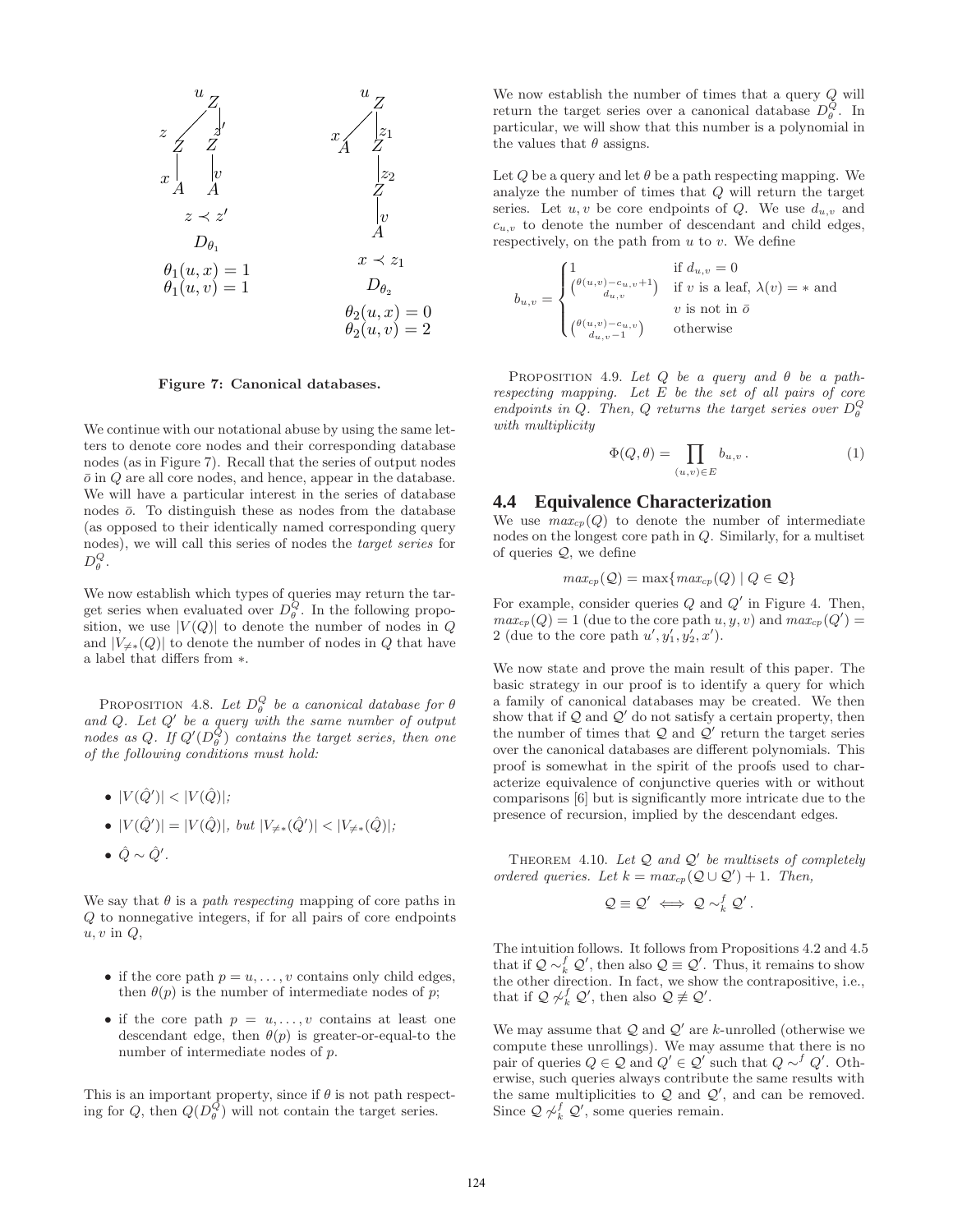Among the queries in  $\mathcal Q$  and in  $\mathcal Q'$ , we find a query  $Q_1$  that is minimal in its number of core nodes, and among those, minimal in its number of non-wildcard labeled core nodes. We will be creating a family of canonical databases for this query and will show that over some database in this family Q and  $Q'$  return the target series a different number of times.

By Proposition 4.8 and our choice of  $Q_1$ , it follows that any query in  $\mathcal Q$  or  $\mathcal Q'$  that returns the target series over a canonical database for  $Q_1$  must be core isomorphic to  $Q_1$ . Thus, we can assume that all queries in  $\mathcal Q$  and  $\mathcal Q'$  are core isomorphic to  $Q_1$ , since all other queries will not return the target series over the family of database that we define.

Not only do we wish to create canonical databases, we wish to make these databases path respecting for some query in  $Q$  or  $Q'$ . To choose this query, we find among all those (core-isomorphic) queries of  $Q$  and  $Q'$ , a query  $Q_2$  for which the following property holds: There is no  $Q \in \mathcal{Q} \cup \mathcal{Q}'$ , such that for all pairs of core endpoints  $u, v$ , the core path from u to v in  $Q$  is shorter than the core path from u to v in  $Q_2$ .

Now, our family of databases is defined to be canonical databases  $D_{\theta}^{Q_2}$  such that  $\theta$  is path-respecting for  $Q_2$ . Finally, we show that given such a canonical database  $D_{\theta}^{Q_2}$ , the number of times that  $Q$  and  $Q'$  return the target series is a polynomial in the values assigned by  $\theta$ . Using Proposition 4.9 we show that the polynomials for  $Q$  and  $Q'$  differ, implying that there is some canonical database for which Q and  $Q'$  return the target series a different number of times.

Taken together, Theorem 4.10 and Corollary 3.6 provide an equivalence characterization for arbitrary multisets of queries (that may not be completely ordered).

COROLLARY 4.11. Let  $Q$  and  $Q'$  be multisets of queries, *which may not be completely ordered. Then,*

$$
Q \equiv Q' \iff Exp(Q) \sim_k^f Exp(Q'),
$$
  
where  $k = max_{cp}(Exp(Q \cup Q')) + 1$ .

Based on Corollary 4.11, we present an upper bound on the complexity of equivalence. The following result is relies on the facts that (1) the size of every query in the multiset  $Unroll_k(Exp(Q)), Unroll_k(Exp(Q'))$  is bound by a polynomial in the size of the input *and* (2) using nested loops, we can check for the equivalence characterization, without generating all queries  $Unroll_k(Exp(Q)), Unroll_k(Exp(Q'))$ at the same time.

THEOREM 4.12. Let Q and Q' be multisets of queries, *which may not be completely ordered. It is possible to determine whether*  $Q \equiv Q'$  *in PSPACE.* 

We now consider the containment problem. As is the case for Datalog queries, containment is significantly more difficult than equivalence. In fact, even when  $Q$  and  $Q'$  are orderless, determining whether  $\mathcal{Q} \subseteq \mathcal{Q}'$  is undecidable. The proof of Theorem 4.13 is in the spirit of a similar result for bag containment of unions of Datalog queries in [12].

Theorem 4.13. *The problem of deciding bag containment among orderless multisets of queries is undecidable.*

# **5. HORIZONTAL AXES**

Until now, we considered queries which use the  $\prec$  relationship among sibling nodes as a horizontal axis. As noted earlier,  $\prec$  is similar to the XPath following axis, but does not coincide precisely with this axis. In this section we consider several horizontal axes available in XPath, and show how our results can be generalized to allow for these additional axes. To simplify the presentation, we show how to add each of these axes separately to individual queries. The extension to multisets of queries, with several of the different axis types considered, is straightforward.

Note that in each subsection a new notion of a query is defined, and is considered throughout that subsection. To differentiate the queries considered within these sections with the original notion of Definition 2.1, we will call the latter *standard queries*.

#### **5.1 Relationships among Database Nodes**

We start by defining several relationships among pairs of nodes. Let  $D$  be a database and  $a, b$  be nodes in  $D$ . We say that b *follows* a if a depth-first traversal of D reaches  $a$  before reaching  $b$ , and moreover,  $b$  is not in the subtree rooted at  $a$ . Equivalently,  $b$  follows  $a$  if there exists a node  $c$ such that b c-follows a. We say that b is a *following sibling* of a if a and b are sibling nodes and  $a \prec_D b$  (where  $\prec_D$  is the ordering over sibling nodes in  $D$ ). We say that  $b$  is an *immediately-following sibling* of a if b is a following sibling of a, and there is no c such that  $a \prec_D c$  and  $c \prec_D b$ . Finally, we say that b is the *first-child* of a if b is a child of a, and there is no child c of a for which  $c \prec b$ . The relationship last-child is defined analogously.

# **5.2 Following and Following-Sibling Axes**

We start by considering queries which may use the following and following sibling axes. Thus, our queries are of the form  $Q = (V, E, r, \prec, \prec_f, \prec fs, \lambda, \overline{o})$ , where  $\prec_f$  and  $\prec_{fs}$  are partial orderings representing the following and followingsibling relationships, respectively.

To define query semantics, we extend the notion of a matching in the natural fashion, i.e., a mapping  $\mu$  of nodes in  $Q$  to those in a database D is a *matching* of Q to D if it satisfies all conditions in Definition 2.2, and moreover,

- For any pair of nodes v, w such that  $v \prec_f w$  it holds that  $\mu w$  follows  $\mu v$ ;
- For any pair of nodes v, w such that  $v \prec_{fs} w$  it holds that  $\mu w$  is a following sibling of  $\mu v$ .

Remark 5.1. We note the translation of XPath queries with horizontal axes into tree-like patterns is not immediate, e.g., in /a/child::b/following::c there is no indication as to which node is the parent of c. However, this is easily dealt with by adding descendant edges from the root of the pattern to nodes with no apparent parent, such as c. The following relationship is then expressed using  $\prec_f$ , and not with the tree structure.  $\Box$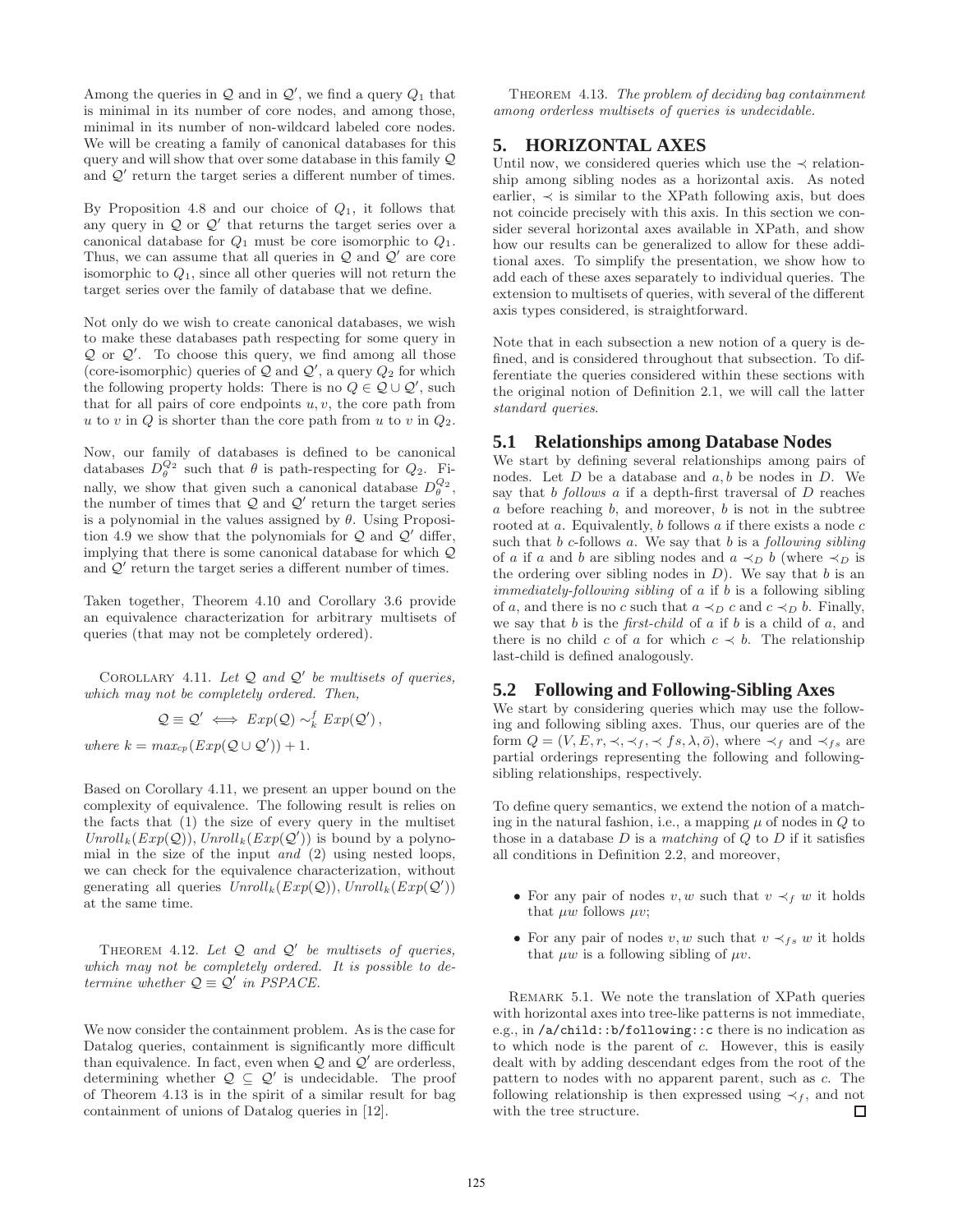

Figure 8: Queries using the immediately-following sibling axis.

Equivalence among queries (or multisets of queries) with the following and following-sibling axes is defined in the natural way. The following result shows that adding  $\prec_f$  and  $\prec_{fs}$ does not increase the expressive power of the query language.

PROPOSITION 5.2. Let  $Q = (V, E, r, \prec, \prec_f, \prec_{fs} \lambda, \bar{o})$  be a *query. Then, there exists a multiset of standard queries* Q *(i.e., such that each*  $Q'$  ∈  $Q$  *has empty*  $\prec_f$  *and*  $\prec_{fs}$  *relationships), for which*  $Q \equiv Q$ .

Basically, the idea behind Proposition 5.2 is to start by computing  $Exp(Q)$ , in the manner described earlier, while ignoring the new relations. Then, for all v, w such that  $v \prec_f w$ , we eliminate queries in which  $w$  does not follow  $v$ . Similarly, for all v, w such that  $v \prec_{fs} w$ , we eliminate queries in which  $w$  is not a following sibling of  $v$ . Finally, in the remaining queries, for all  $v \prec_{fs} w$ , we replace any descendant incoming edges to  $v$  and  $w$  with child edges.<sup>6</sup> At this point all relationships in  $\prec_f$  and  $\prec_{fs}$  can be dropped. Care must be taken in the actual reduction as the nodes  $v$  from Q may not appear directly in queries of  $Q' \in Exp(Q)$  due to node merges. Therefore, the required relationships are actually checked not between  $v$  and  $w$ , but rather between corresponding nodes in  $Q'$ .

We immediately derive the following corollary.

Corollary 5.3. *Let* Q *and* Q ′ *be multisets of queries, which may not be completely ordered, and may use the following and following sibling axes. It is possible to determine whether*  $Q \equiv Q'$  *in PSPACE.* 

# **5.3 First and Last Axes**

We now consider queries which may use the first axes. All our results are immediately extendable to the last axes, in a completely analogous manner. Our queries are of the form  $Q = (V, E, r, \prec, F, \lambda, \bar{o})$ , where F is a subset of nodes of V, corresponding to the first children relationship.

Once again, to define query semantics, we extend the notion of a matching in the natural fashion, i.e., a mapping  $\mu$  of nodes in Q to those in a database D is a *matching* of Q to D if it satisfies all conditions in Definition 2.2, and moreover,

• For any node  $v \in F$ , if u is the parent of v in Q, then  $\mu v$  is the first child of  $\mu u$  in D.

Unlike following and following sibling, the first axis does increase the expressive power of our query language, and thus, we cannot show a result similar to Proposition 5.2. Instead, we show the following result.

Proposition 5.4. *Let* Q<sup>1</sup> *and* Q<sup>2</sup> *be queries that may use the first axis. Then, there are multisets of standard queries* Q<sup>1</sup> *and* Q<sup>2</sup> *(i.e., that do not use the first axis) such that*  $Q_1 \equiv Q_2$  *if and only if*  $Q_1 \equiv Q_2$ .

The basic idea behind Proposition 5.4 follows. We start by setting  $Q_1 = \{Q_1\}$ . Then, while there is a query  $Q \in \mathcal{Q}_1$ with a non-leaf node  $u$  such that the set  $F$  of  $Q$  does not contain any of the children of u, we remove  $Q$  from  $Q_1$  and add the following queries to  $\mathcal{Q}_1$ 

- We create a new node  $z$ ,  $(1)$  add  $z$  as a child to  $u$ ,  $(2)$ add z to F, and  $(3)$  add  $z \prec v$ , for all other children v of u.
- For each child  $v$  of  $u$  such that there is no  $w$  with  $w \prec v$ , we create a query  $Q_v$  in which  $(1)$  we add v to F and  $(2)$  we add  $v \prec w$  for all other children w of u.

Intuitively, the first query captures matchings where none of the children of  $u$  is its first child in the databases, and the remaining queries choose one of the nodes of  $u$  to be its first child. When the process terminates we drop all sets F. Finally, by defining  $\mathcal{Q}_2$  similarly, we get the result of Proposition 5.4. Corollary 5.5 follows.

Corollary 5.5. *Let* Q *and* Q ′ *be multisets of queries, which may not be completely ordered, and may use the first* and last child axes. It is possible to determine whether  $\mathcal{Q} \equiv$ Q ′ *in PSPACE.*

## **5.4 Immediately-Following Sibling Axis**

We now consider queries which may use the immediatelyfollowing sibling axis. Note that XPath does not have this axis built-in, however, it is useful to express positional constraints among nodes.<sup>7</sup> Our queries are now of the form  $Q = (V, E, r, \prec, \prec_{ifs}, \lambda, \overline{o})$ , where  $\prec_{ifs}$  is a partial order

<sup>6</sup> Such a replacement is correct due to the semantics of ≺.

<sup>&</sup>lt;sup>7</sup>In fact, the immediately-following sibling axis can be used to express numerical positional constraints (such as that  $v$  is the  $i$ -th child of u), but a full discussion is beyond the scope of this paper.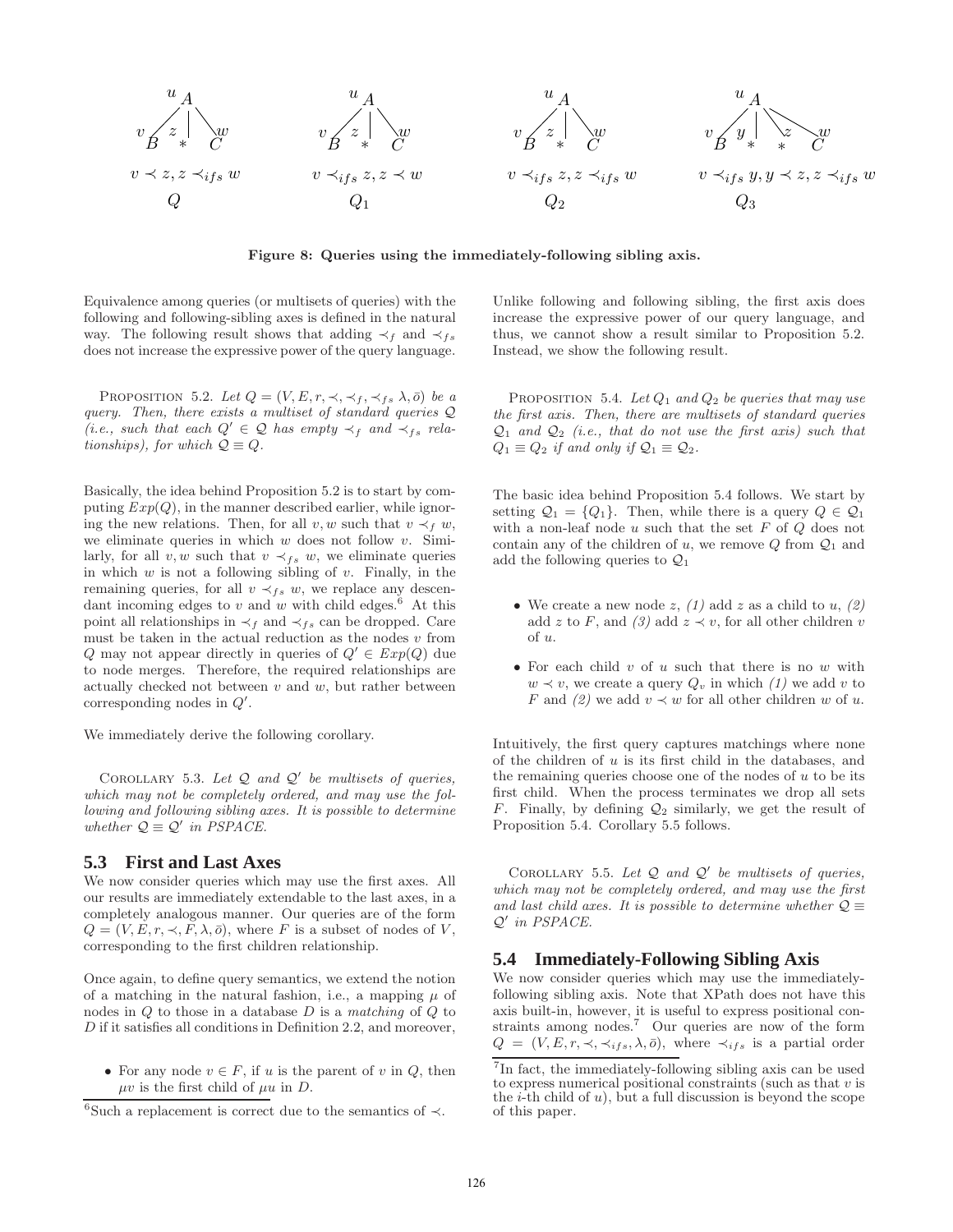corresponding to the immediately-following sibling relationship. As before, we extend the notion of a matching  $\mu$ , so that it must satisfy the conditions in Definition 2.2, and in addition,

• For any pair of nodes v, w such that  $v \prec_{ifs} w$  it holds that  $\mu w$  is the immediate following sibling of  $\mu v$ .

The relationship  $\prec_{ifs}$  is considerably more challenging than those considered earlier. In fact,  $\prec_{ifs}$  and  $\prec$  interplay in a manner similar to the child and descendant axis. Thus, the immediately-following-sibling relationship can introduce new ways in which syntactically different queries may be equivalent. We demonstrate this in the following example.

EXAMPLE 5.6. Consider the query  $Q$  in Figure 8. Note that z must follow v (according to the semantics of  $\prec$ ), but  $w$  must be an immediately-following sibling of  $z$ . Basically, the node  $z$  is used to constrain there to be at least one node between v and w. Query  $Q_1$  is equivalence to  $Q$ , although order of the relationships  $\prec$  and  $\prec$ <sub>ifs</sub> has been *flipped*. This equivalence is similar in spirit to the flipping of edge types, introduced in Section 4.2, and demonstrated in Figure 5.

It is also possible to show that  $Q \equiv \{Q_2, Q_3\}$ . Intuitively,  $Q_2$  requires there to be no nodes between v and z, while  $Q_3$  requires there to be at least one node between v and z. Thus, {Q2, Q3} can be viewed as an *unrolling* of the horizontal relationship between  $v$  and  $z$ . Such unrollings bear resemblance to the edge unrollings of Section 4.2, demonstrated in Figure 6. □

It is possible to characterize equivalence between queries which use the immediately-following sibling axis, by extending two key notions introduced earlier:

- *Flip isomorphisms* should be extended to allow "flips" in the horizontal relationships, and not only in the vertical child/descendant relationships. Note that as before, flips must occur only around nodes of a special type. In this case, only  $\prec, \prec_{ifs}$  around leaf nodes with the label ∗ may be flipped.
- *Unrollings* should be extended to allow pairs of adjacent nodes with the  $\prec$  relationship to be "unrolled" by adding new nodes in between. These new nodes will be leaves, labeled ∗. Care must be taken to avoid increasing multiplicities by adding the new nodes. This is achieved by using the  $\prec_{ifs}$  relationship, which implies that a matching of a node is functionally dependent on the mapping of its previous sibling.

A characterization similar to that of Theorem 4.10 can be shown, if the horizontal unrollings are of length greater than the largest branching degree of the queries. The full proof is rather intricate, requires an adaptation of the notion of query cores (which ignores nodes that are leaves, labeled ∗), an adaptation of the notion of canonical databases (which can extend core queries horizontally, and not only vertically)

and finally, careful examination of the polynomials which characterize result multiplicity. A complete discussion is beyond the scope of this paper.

# **6. CONCLUSION**

In this paper we characterized bag equivalence of XPath queries. Our results are general, and allow descendants, wild-cards, branching, unions, multiple output nodes and horizontal axes. This paper is the first to consider bag semantics for queries that are recursive (i.e., due to the descendant axis). Preliminary results on bag containment were presented.

For future work, we plan on studying bag-equivalence in the presence of a schema. We also intend to study the combination of set and bag semantics for XPath queries, in the spirit of [5], e.g., to model XPath queries with the count operator over a sub-portion of the query. Finally, bag-containment for XPath queries without union is an interesting open problem. We note that characterizing bag-containment (or even determining decidability) is a long open problem for conjunctive Datalog queries, and thus, bag-containment for XPath may also prove illusive.

# **Acknowledgments**

This research is partially supported by the Israel Science Foundation (Grant 143/09).

# **7. REFERENCES**

- [1] A. Berglund. Extensible stylesheet language (XSL) version 1.1. http://www.w3.org/TR/xsl, 2006.
- [2] S. Boag, D. Chamberlin, M. F. Fernández, D. Florescu, J. Robie, and J. Siméon. XQuery 1.0: An XML query language. http://www.w3.org/TR/xquery, 2007.
- [3] S. Chaudhuri and M. Y. Vardi. Optimization of *real* conjunctive queries. In *Proceedings of the Twelfth ACM SIGACT-SIGMOD-SIGART Symposium on Principles of Database Systems, May 25-28, 1993, Washington, DC*, pages 59–70. ACM Press, 1993.
- [4] J. Clark and S. DeRose. XML path language (XPath) version 1.0. http://www.w3.org/TR/xpath, 1999.
- [5] S. Cohen. Equivalence of queries that are sensitive to multiplicities. *VLDB J.*, 18(3):765–785, 2009.
- [6] S. Cohen, W. Nutt, and Y. Sagiv. Deciding equivalences among conjunctive aggregate queries. *J. ACM*, 54(2), 2007.
- [7] S. Cohen, Y. Sagiv, and W. Nutt. Equivalences among aggregate queries with negation. *ACM Trans. Comput. Log.*, 6(2):328–360, 2005.
- [8] M. Davis. *Computability and Unsolvability*. Dover Publications, 1982.
- [9] S. DeRose, E. Maler, and R. Daniel, Jr. XML pointer language (XPointer) version 1.0. http://www.w3.org/TR/WD-xptr, 2001.
- [10] S. DeRose, E. Maler, and D. Orchard. XML linking language (XLink) version 1.0. http://www.w3.org/TR/xlink, 2001.
- [11] A. Deutsch and V. Tannen. Containment and integrity constraints for xpath. In *KRDB*, Rome, Italy, Sept. 2001.